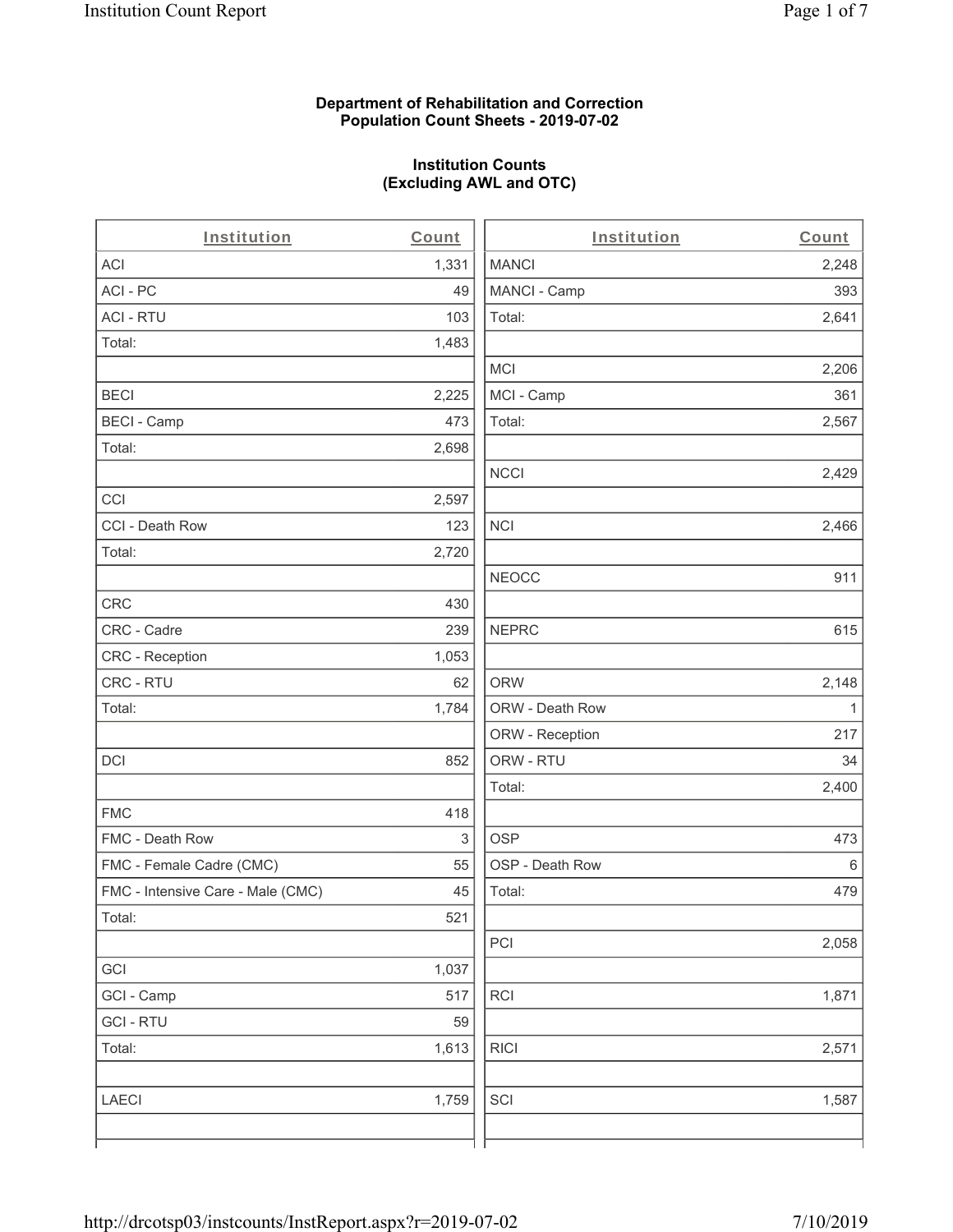| LECI                     | 2,059 | <b>SOCF</b> | 1,220                              |
|--------------------------|-------|-------------|------------------------------------|
| LECI - Camp              | 187   | SOCF - RTU  | 75                                 |
| Total:                   | 2,246 | Total:      | 1,295                              |
|                          |       |             |                                    |
| <b>LOCI</b>              | 2,221 | <b>TCI</b>  | 888                                |
|                          |       | TCI - Camp  | 430                                |
| LORCI                    | 218   | Total:      | 1,318                              |
| <b>LORCI - Cadre</b>     | 138   |             |                                    |
| <b>LORCI - Reception</b> | 1,084 | <b>TOCI</b> | 757                                |
| Total:                   | 1,440 | TOCI - PC   | 89                                 |
|                          |       | Total:      | 846                                |
| <b>MACI</b>              | 1,027 |             |                                    |
| MACI - Minimum           | 1,237 | <b>WCI</b>  | 1,312                              |
| Total:                   | 2,264 | WCI - RTU   | 30                                 |
|                          |       | Total:      | 1,342                              |
|                          |       |             |                                    |
|                          |       |             | 48,997<br><b>Total Population:</b> |

\* The Total Population includes 30 Offenders with Reason Codes 30 & 31. \*\* The Total Population includes 36 Offenders with Reason Code 0A.

## **Male Population by Security Level (Include AWL and Exclude OTC)**

| Security Level         |                   | <b>Body</b> | AWL | (-OTC) | Total  |
|------------------------|-------------------|-------------|-----|--------|--------|
| <b>Total Level E</b>   |                   | 1,021       | 6   | 6      | 1,021  |
| <b>Total Level 4</b>   |                   | 1,692       | 15  | 14     | 1,693  |
| Total Level 3          |                   | 11,901      | 165 | 147    | 11,919 |
| Total Level 2          |                   | 16,651      | 181 | 136    | 16,696 |
| Total Level 1          |                   | 13,587      | 145 | 77     | 13,655 |
| <b>Total Death Row</b> |                   | 134         | 3   | 3      | 134    |
|                        | <b>Total Male</b> | 44,986      | 515 | 383    | 45,118 |

#### **Female Population by Institution (Include AWL and Exclude OTC)**

| Institution              | <b>Body</b> | <b>AWL</b> | $-$ () | Total |
|--------------------------|-------------|------------|--------|-------|
| <b>DCI</b>               | 852         | 10         |        | 855   |
| <b>FMC</b>               | 17          | ာ          |        | 19    |
| FMC - Female Cadre (CMC) | 55          |            |        | 55    |
| <b>NEPRC</b>             | 615         | 10         | 4      | 621   |
| <b>ORW</b>               | 2,147       | 38         | 19     | 2,166 |
| <b>ORW - Death Row</b>   |             |            |        |       |
|                          |             |            |        |       |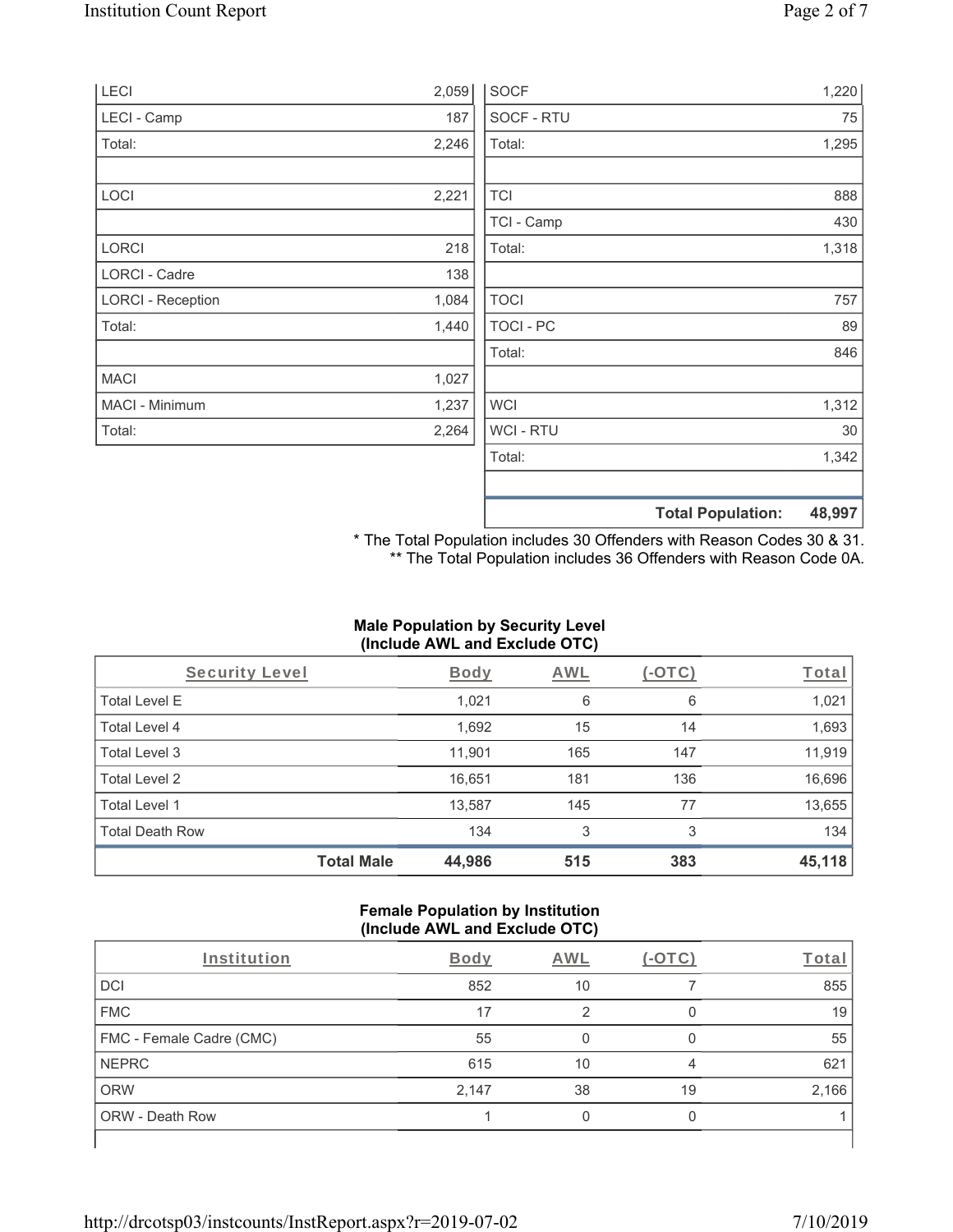| <b>ORW</b> - Reception |                          | 217    |     | 4   | 220    |
|------------------------|--------------------------|--------|-----|-----|--------|
| ORW - RTU              |                          | 34     |     |     | 34     |
|                        | <b>Total Female</b>      | 3.938  | 67  | 34  | 3,971  |
|                        |                          |        |     |     |        |
|                        | <b>Total Population:</b> | 48,924 | 582 | 417 | 49,089 |

#### **Male Population by Institution: Security Level 5 and E (Include AWL and Exclude OTC)**

| Institution      |                      | Body           | <b>AWL</b>          | $($ -OTC $)$        | Total                     |
|------------------|----------------------|----------------|---------------------|---------------------|---------------------------|
| ACI              |                      | 4              | $\mathsf{O}\xspace$ | $\mathsf{O}\xspace$ | $\overline{4}$            |
| CRC              |                      | $\overline{2}$ | $\mathsf{O}\xspace$ | $\mathsf{O}\xspace$ | $\sqrt{2}$                |
| CRC - Reception  |                      | $\sqrt{2}$     | $\mathsf 0$         | $\mathbf 0$         | $\sqrt{2}$                |
| CRC - RTU        |                      | 5              | $\mathsf{O}\xspace$ | $\mathsf{O}\xspace$ | 5                         |
| <b>FMC</b>       |                      | 1              | $\mathsf{O}\xspace$ | $\mathsf{O}\xspace$ | 1                         |
| LECI             |                      | $\,6\,$        | $\mathsf{O}\xspace$ | $\mathsf 0$         | $\,6\,$                   |
| LORCI            |                      | $\overline{2}$ | $\mathsf{O}\xspace$ | $\mathsf{O}\xspace$ | $\sqrt{2}$                |
| <b>MACI</b>      |                      | 14             | $\mathsf 0$         | $\mathsf{O}\xspace$ | 14                        |
| <b>MANCI</b>     |                      | $\sqrt{3}$     | $\mathsf 0$         | $\mathbf 0$         | $\ensuremath{\mathsf{3}}$ |
| <b>NEOCC</b>     |                      | $\overline{2}$ | $\mathsf{O}\xspace$ | $\mathsf{O}\xspace$ | $\sqrt{2}$                |
| <b>OSP</b>       |                      | 378            | 1                   | 1                   | 378                       |
| RCI              |                      | $\sqrt{3}$     | $\mathsf{O}\xspace$ | $\mathsf 0$         | $\sqrt{3}$                |
| <b>SOCF</b>      |                      | 468            | $\overline{4}$      | 4                   | 468                       |
| <b>TCI</b>       |                      | 3              | $\mathsf{O}\xspace$ | $\mathsf{O}\xspace$ | 3                         |
| <b>TOCI</b>      |                      | 102            | $\mathsf 0$         | $\mathsf{O}\xspace$ | 102                       |
| <b>TOCI - PC</b> |                      | 4              | $\mathsf 0$         | $\mathsf{O}\xspace$ | $\overline{4}$            |
| <b>WCI</b>       |                      | 16             | $\mathbf{1}$        | $\mathbf{1}$        | 16                        |
| WCI - RTU        |                      | $6\,$          | $\mathbf 0$         | $\boldsymbol{0}$    | $6\,$                     |
|                  | <b>Total Level 5</b> | 1,021          | $6\phantom{1}6$     | $\bf 6$             | 1,021                     |

# **Male Population by Institution: Security Level 4 (Include AWL and Exclude OTC)**

| Institution                       | Body | AWL | $(-OTC)$ | Total |
|-----------------------------------|------|-----|----------|-------|
| <b>ACI</b>                        | 5    |     |          |       |
| CRC                               | 11   |     |          |       |
| CRC - Cadre                       |      |     |          |       |
| CRC - Reception                   |      |     |          | Э     |
| <b>CRC - RTU</b>                  |      |     |          | 9     |
| <b>FMC</b>                        |      |     |          |       |
| FMC - Intensive Care - Male (CMC) |      |     |          |       |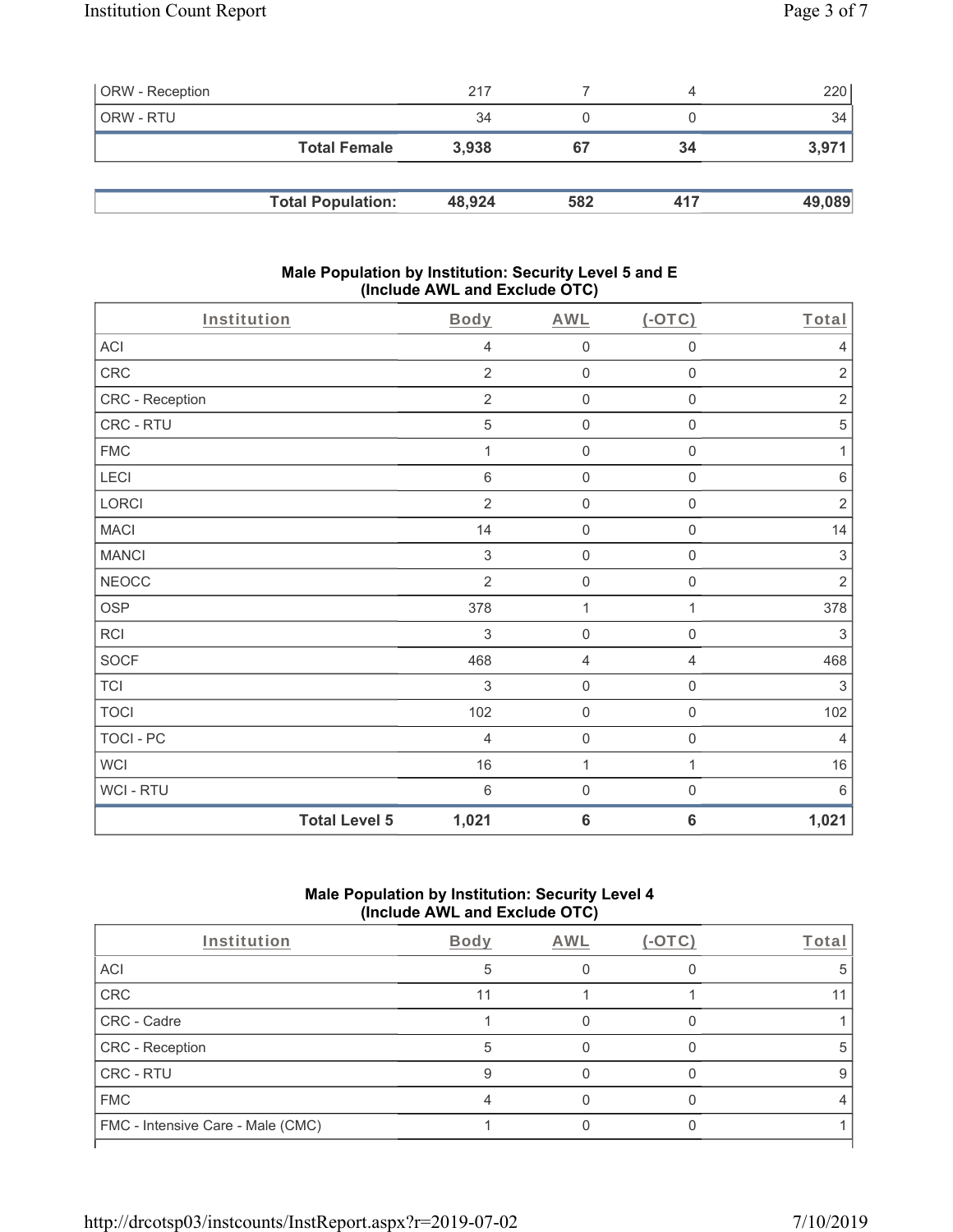| LECI                     | $10$             | 1                   |             | 10             |
|--------------------------|------------------|---------------------|-------------|----------------|
| LOCI                     | $\boldsymbol{0}$ | $\mathbf 5$         | 5           | $\mathbf 0$    |
| LORCI                    | 5                | 0                   | $\mathbf 0$ | $\mathbf 5$    |
| <b>LORCI - Reception</b> | 3                | $\boldsymbol{0}$    | $\mathbf 0$ | $\sqrt{3}$     |
| <b>MACI</b>              | 20               | 1                   |             | 20             |
| <b>MANCI</b>             | 39               | 1                   |             | 39             |
| <b>NEOCC</b>             | $10$             | $\boldsymbol{0}$    | $\mathbf 0$ | $10$           |
| <b>OSP</b>               | 73               | $\mathsf{O}\xspace$ | $\mathbf 0$ | 73             |
| <b>RCI</b>               | $\overline{7}$   | $\boldsymbol{0}$    | $\mathbf 0$ | $\overline{7}$ |
| <b>SOCF</b>              | 722              | $\mathbf 5$         | 4           | 723            |
| SOCF - RTU               | 75               | $\boldsymbol{0}$    | $\mathbf 0$ | 75             |
| <b>TCI</b>               | 21               | $\mathsf{O}\xspace$ | $\mathbf 0$ | 21             |
| <b>TOCI</b>              | 644              | 1                   | 1           | 644            |
| TOCI - PC                | 18               | $\mathsf{O}\xspace$ | $\mathbf 0$ | 18             |
| <b>WCI</b>               | $\overline{4}$   | $\mathsf{O}\xspace$ | $\mathbf 0$ | 4              |
| <b>WCI-RTU</b>           | 5                | $\mathbf 0$         | $\Omega$    | 5              |
| <b>Total Level 4</b>     | 1,692            | 15                  | 14          | 1,693          |

## **Male Population by Institution: Security Level 3 (Include AWL and Exclude OTC)**

| Institution                       | <b>Body</b>      | <b>AWL</b>          | (OTC)               | Total      |
|-----------------------------------|------------------|---------------------|---------------------|------------|
| ACI                               | 22               | $\mathbf 0$         | $\mathbf 0$         | 22         |
| ACI-PC                            | 11               | $\mathbf 0$         | $\mathbf 0$         | 11         |
| <b>CRC</b>                        | 260              | $10$                | $10$                | 260        |
| CRC - Cadre                       | 97               | $\mathbf 0$         | 0                   | 97         |
| CRC - Reception                   | 803              | 18                  | 17                  | 804        |
| CRC - RTU                         | 46               | 0                   | 0                   | 46         |
| <b>FMC</b>                        | $\boldsymbol{9}$ | $\mathbf{1}$        | $\mathsf 0$         | $10$       |
| FMC - Intensive Care - Male (CMC) | 5                | $\mathbf 0$         | $\mathbf 0$         | 5          |
| <b>GCI-RTU</b>                    | 1                | $\mathsf{O}\xspace$ | $\mathbf 0$         | 1          |
| <b>LAECI</b>                      | 13               | $\mathsf{O}\xspace$ | $\mathsf{O}\xspace$ | 13         |
| LECI                              | 2,019            | 11                  | 7                   | 2,023      |
| LOCI                              | 5                | $\overline{0}$      | 0                   | 5          |
| LORCI                             | 58               | 58                  | 54                  | 62         |
| LORCI - Cadre                     | 9                | $\mathbf 0$         | $\mathbf 0$         | 9          |
| <b>LORCI - Reception</b>          | 665              | $\mathbf 0$         | $\mathbf 0$         | 665        |
| <b>MACI</b>                       | 879              | 4                   | 3                   | 880        |
| <b>MANCI</b>                      | 2,184            | 21                  | 20                  | 2,185      |
| <b>MCI</b>                        | 3                | $\mathbf 0$         | 0                   | 3          |
| <b>NCCI</b>                       | 5                | $\overline{0}$      | $\mathbf 0$         | $\sqrt{5}$ |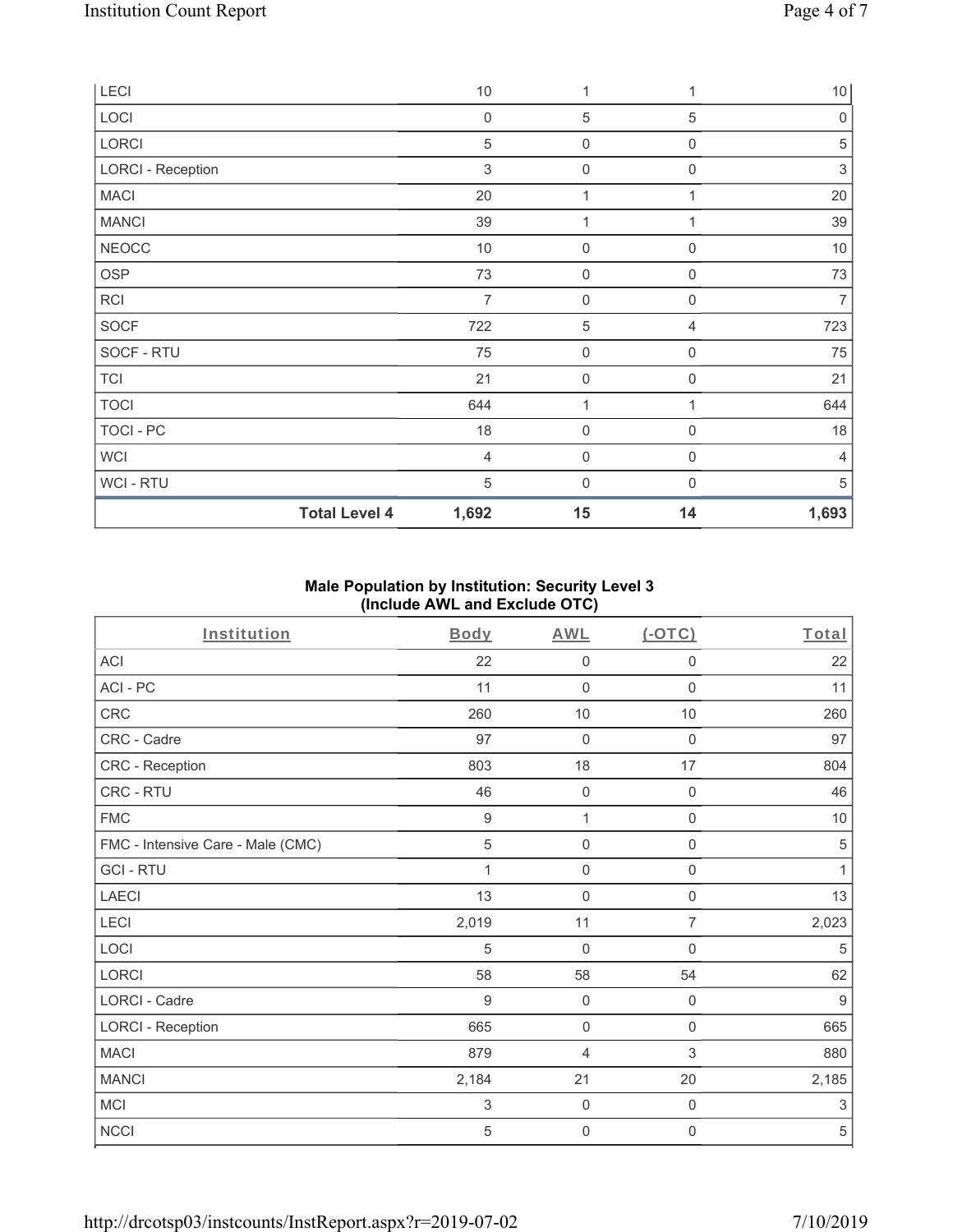| <b>NCI</b>     |                      | $\sqrt{5}$                | $\mathbf 0$      | $\Omega$         | $\sqrt{5}$ |
|----------------|----------------------|---------------------------|------------------|------------------|------------|
| <b>NEOCC</b>   |                      | 884                       | 5                | 5                | 884        |
| <b>OSP</b>     |                      |                           | $\boldsymbol{0}$ | 0                | 1          |
| PCI            |                      | 34                        | 3                | 1                | 36         |
| <b>RCI</b>     |                      | 1,655                     | 15               | 12               | 1,658      |
| <b>RICI</b>    |                      | $\ensuremath{\mathsf{3}}$ | $\mathbf{1}$     | 1                | $\sqrt{3}$ |
| SCI            |                      | $\sqrt{5}$                | $\boldsymbol{0}$ | 0                | $\sqrt{5}$ |
| SOCF           |                      | 29                        | $\mathbf 0$      | $\boldsymbol{0}$ | 29         |
| <b>TCI</b>     |                      | 815                       | $\mathbf 5$      | 4                | 816        |
| TCI - Camp     |                      | $\mathbf 1$               | $\mathbf 0$      | $\mathbf 0$      | 1          |
| <b>TOCI</b>    |                      | 10                        | $\mathbf 0$      | $\mathbf{0}$     | $10$       |
| TOCI - PC      |                      | 66                        | $\mathbf 0$      | $\Omega$         | 66         |
| <b>WCI</b>     |                      | 1,282                     | 13               | 13               | 1,282      |
| <b>WCI-RTU</b> |                      | 17                        | $\overline{0}$   | $\Omega$         | 17         |
|                | <b>Total Level 3</b> | 11,901                    | 165              | 147              | 11,919     |

#### **Male Population by Institution: Security Level 2 (Include AWL and Exclude OTC)**

| Institution                       | Body             | <b>AWL</b>          | $($ -OTC $)$        | Total          |
|-----------------------------------|------------------|---------------------|---------------------|----------------|
| <b>ACI</b>                        | 747              | 6                   | $\overline{4}$      | 749            |
| ACI-PC                            | 27               | $\mathsf{O}\xspace$ | $\mathbf 0$         | 27             |
| <b>ACI - RTU</b>                  | 74               | $\mathbf 0$         | $\mathbf 0$         | 74             |
| <b>BECI</b>                       | 1,586            | 15                  | 10                  | 1,591          |
| CCI                               | 2,022            | 10                  | 7                   | 2,025          |
| CRC                               | 67               | 5                   | 5                   | 67             |
| CRC - Cadre                       | 140              | $\mathbf 0$         | $\mathsf 0$         | 140            |
| <b>CRC</b> - Reception            | 149              | $\mathbf 5$         | $\mathbf 5$         | 149            |
| CRC - RTU                         | $\overline{2}$   | $\mathbf 0$         | $\mathbf 0$         | $\overline{2}$ |
| <b>FMC</b>                        | $\boldsymbol{9}$ | $\mathbf 0$         | $\mathsf 0$         | $9\,$          |
| FMC - Intensive Care - Male (CMC) | 11               | $\mathbf 0$         | $\mathsf{O}\xspace$ | 11             |
| GCI                               | 401              | $\overline{2}$      | 1                   | 402            |
| GCI - Camp                        | 1                | $\mathbf 0$         | $\mathbf 0$         | 1              |
| <b>GCI-RTU</b>                    | 43               | $\mathbf 0$         | $\mathsf 0$         | 43             |
| <b>LAECI</b>                      | 1,159            | 25                  | 20                  | 1,164          |
| LECI                              | 22               | $\mathsf{O}\xspace$ | $\mathsf 0$         | 22             |
| LOCI                              | 1,294            | $6\phantom{1}$      | $\,6$               | 1,294          |
| <b>LORCI</b>                      | 144              | 25                  | 22                  | 147            |
| <b>LORCI - Cadre</b>              | 129              | $\mathbf 0$         | $\mathsf 0$         | 129            |
| <b>LORCI - Reception</b>          | 321              | $\overline{2}$      | $\overline{2}$      | 321            |
| <b>MACI</b>                       | 114              | $\sqrt{2}$          | 1                   | 115            |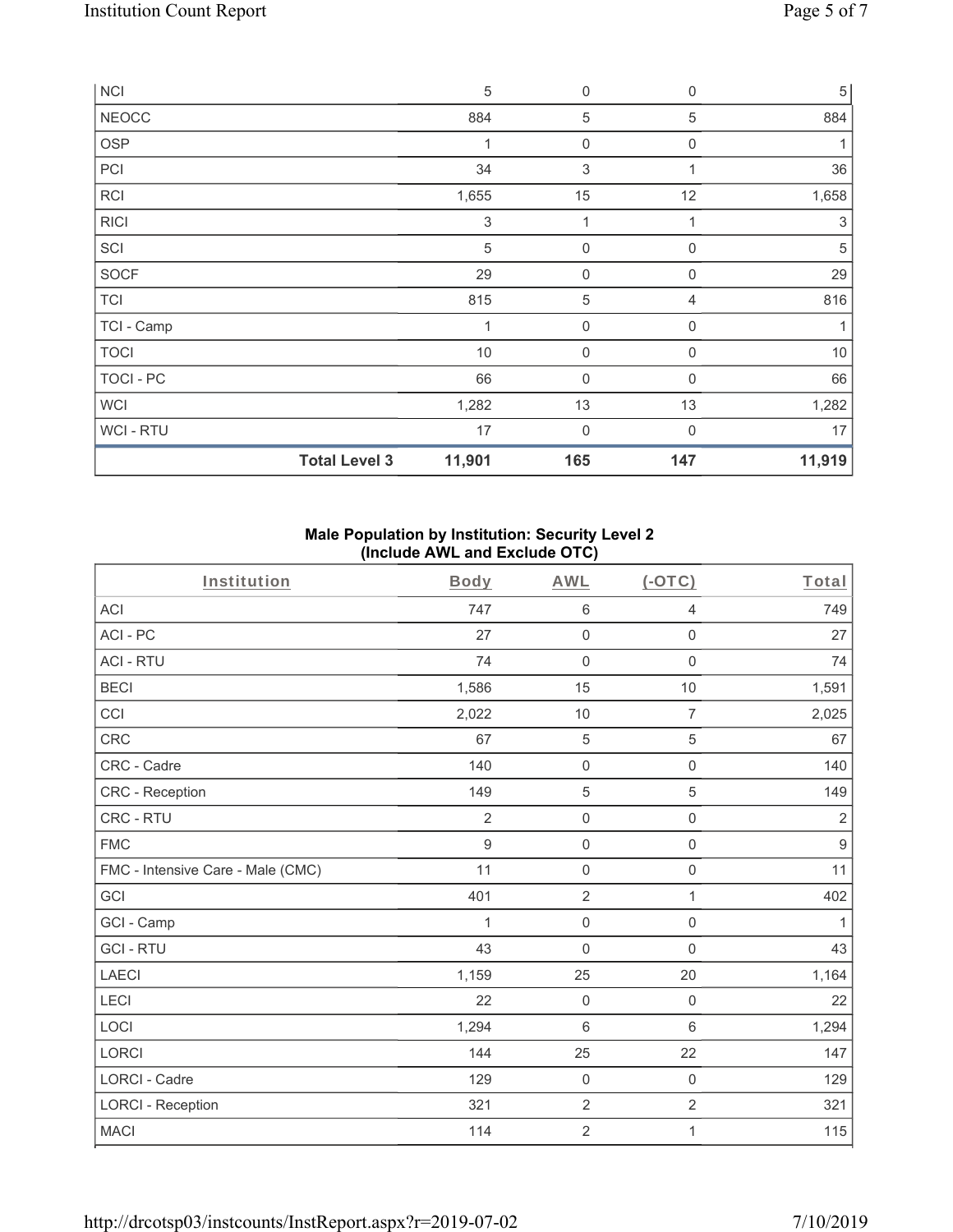| <b>MANCI</b> |                      | 1      | $\mathbf 0$      | $\mathbf 0$      | $1\vert$         |
|--------------|----------------------|--------|------------------|------------------|------------------|
| <b>MCI</b>   |                      | 1,684  | 11               | 5                | 1,690            |
| MCI - Camp   |                      | 1      | $\mathbf 0$      | 0                |                  |
| <b>NCCI</b>  |                      | 1,173  | 12               | 10               | 1,175            |
| <b>NCI</b>   |                      | 1,632  | $16$             | 15               | 1,633            |
| <b>NEOCC</b> |                      | 15     | $\mathbf 0$      | $\mathbf 0$      | 15               |
| PCI          |                      | 946    | $\boldsymbol{9}$ | 5                | 950              |
| <b>RCI</b>   |                      | 205    | $\overline{2}$   | $\boldsymbol{0}$ | 207              |
| <b>RICI</b>  |                      | 1,420  | $17$             | $\boldsymbol{9}$ | 1,428            |
| SCI          |                      | 1,089  | 11               | 9                | 1,091            |
| SOCF         |                      | 1      | $\mathbf 0$      | $\mathbf 0$      | 1                |
| <b>TCI</b>   |                      | 11     | $\mathbf 0$      | $\Omega$         | 11               |
| <b>TOCI</b>  |                      |        | $\boldsymbol{0}$ | 0                | 1                |
| TOCI - PC    |                      | 1      | $\mathbf 0$      | $\mathbf 0$      | 1                |
| <b>WCI</b>   |                      | 9      | $\mathbf 0$      | $\Omega$         | $\boldsymbol{9}$ |
|              | <b>Total Level 2</b> | 16,651 | 181              | 136              | 16,696           |

## **Male Population by Institution: Security Level 1 (Include AWL and Exclude OTC)**

| Institution                       | Body  | <b>AWL</b>          | $(-OTC)$            | Total        |
|-----------------------------------|-------|---------------------|---------------------|--------------|
| <b>ACI</b>                        | 553   | $\overline{2}$      | 0                   | 555          |
| ACI-PC                            | 11    | $\mathsf{O}\xspace$ | $\mathsf{O}\xspace$ | 11           |
| <b>ACI - RTU</b>                  | 29    | $\mathsf{O}\xspace$ | $\boldsymbol{0}$    | 29           |
| <b>BECI</b>                       | 637   | 10                  | 5                   | 642          |
| <b>BECI - Camp</b>                | 473   | $\mathsf{O}\xspace$ | $\mathsf{O}\xspace$ | 473          |
| CCI                               | 574   | $\overline{2}$      | $\mathsf{O}\xspace$ | 576          |
| CRC                               | 29    | 1                   | 1                   | 29           |
| CRC - Cadre                       | 1     | $\mathbf 0$         | $\mathbf 0$         | $\mathbf{1}$ |
| CRC - Reception                   | 90    | $\overline{4}$      | $\overline{2}$      | 92           |
| <b>FMC</b>                        | 378   | $\overline{7}$      | $\overline{4}$      | 381          |
| FMC - Intensive Care - Male (CMC) | 28    | $\mathsf{O}\xspace$ | $\mathsf{O}\xspace$ | 28           |
| GCI                               | 636   | $\overline{7}$      | $\,$ 3 $\,$         | 640          |
| GCI - Camp                        | 516   | $\mathsf{O}\xspace$ | $\mathsf{O}\xspace$ | 516          |
| <b>GCI-RTU</b>                    | 15    | $\mathsf{O}\xspace$ | $\mathsf{O}\xspace$ | 15           |
| <b>LAECI</b>                      | 587   | $\boldsymbol{9}$    | $\,8\,$             | 588          |
| LECI                              | 2     | 1                   | $\mathbf{1}$        | $\sqrt{2}$   |
| LECI - Camp                       | 187   | $\mathsf{O}\xspace$ | $\mathsf 0$         | 187          |
| LOCI                              | 922   | $\overline{7}$      | 3                   | 926          |
| LORCI                             | $9\,$ | 10                  | $\,8\,$             | 11           |
| <b>LORCI - Reception</b>          | 95    | $\mathsf{O}\xspace$ | 0                   | 95           |